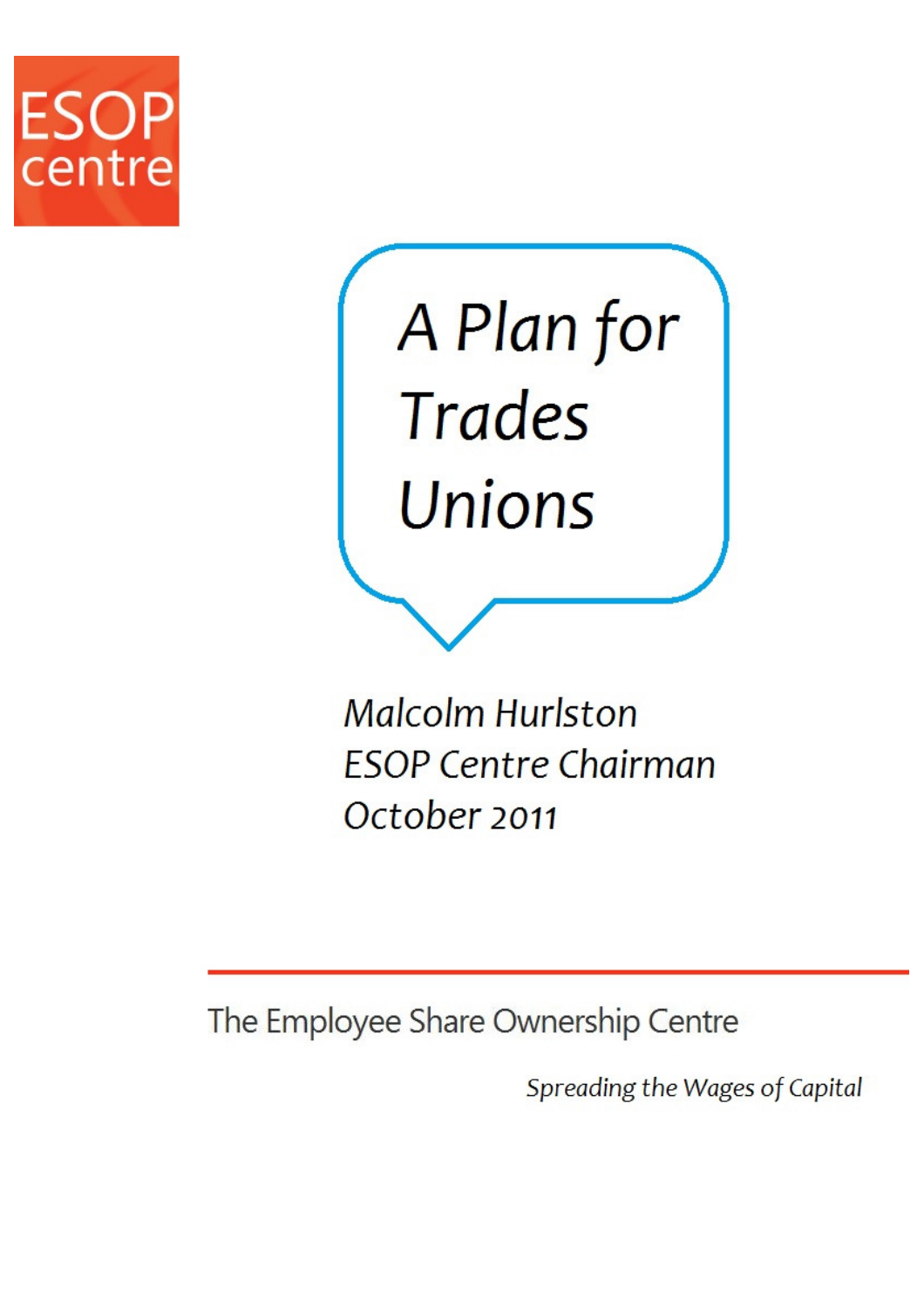## A Plan for Trades Unions

- Malcolm Hurlston -

The trades union movement can trace back its origins to the first half of the 19thcentury; employee share ownership plans emerged in the second half of the 20thcentury. Trades unions defined themselves as collaborative organisations for people who were employed; employee share plans were a creation of management and company owners.

Both have created material wellbeing for millions and for both reward is a secondary consideration. For trades unions the first need is for solidarity; for employee share plans, it is the wellbeing of the company, the creation of the wealth which can be shared with those who work for it.

There are many common features, but to date the points of difference have prevailed. Historically trades unions have approached employee share plans with reserve, incomprehension and often hostility with some notable exceptions in the United States and in the EU in Ireland.

It is good to see Italian trade unions play such a large role in the new initiative Pro-EFP 27, supported by the EU Economic and Social Council which aims to put employee financial participation back on the EU agenda. Among UK unions – only the pilots have been continuously alive to the value of shares, following a pilots' tradition in the United States.

It was an initiative of the pilots of an American airline which first brought Employee Share Ownership Plans (ESOPS) to my attention. Led by the pilots, four unions were using their ESOPS to buy an airline in trouble and for me, having recently helped to found a trades union bank, this was a clear model of opportunity.

Soon, however, the picture was confused by Thatcherism. Employee ownership became an aspect of privatisation and as such vehemently opposed by trade unions. Their appetite for the political battle sometimes overcame their common sense – workers at British Telecom were advised to turn down the offer of free shares. Unsurprisingly over 90% said 'yes' to the shares and the union had made itself look silly.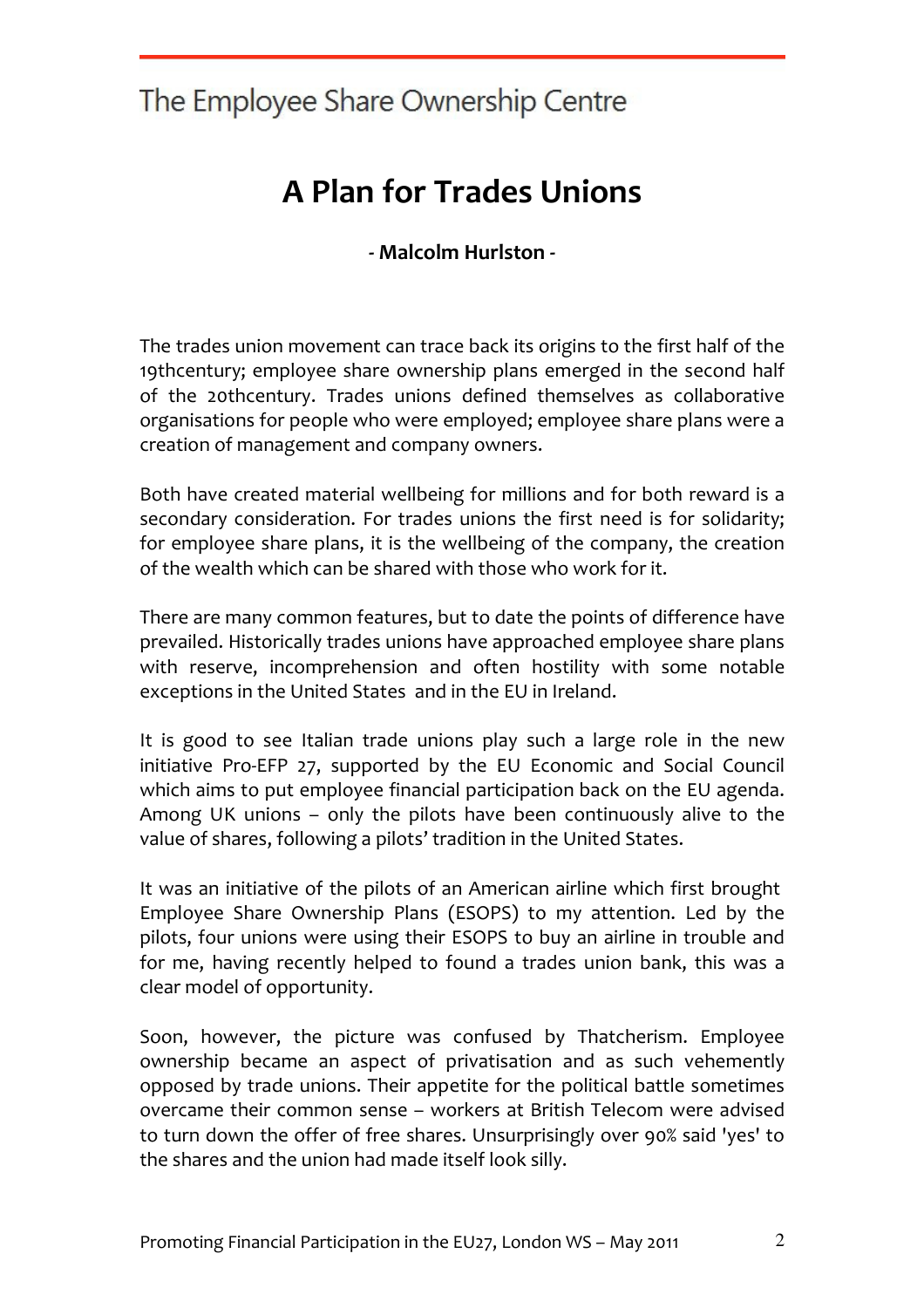Despite the passage of time, the association between shares for employees and privatisation remained strong in UK unions' thinking. In the EU, employee financial participation became lost within social Europe, separated from industry and enterprise.

But the world has moved on and unions now have the opportunity of being helpful to their members in a new way.

The reality of employee shareholding in Europe today is scarcely mentioned on our agenda. The work of the Commission and the Foundation as well as ECOSOC had tended to be based on questionnaires sent to member states with differing attitudes and understanding. But the reality today lies with the millions of EU workers who are employed by multinational companies. Multinational companies compete with each other for talent and behave more like each other than national or regional stereotypes.

In the world of multinational companies which is shared by a high proportion of the EU workforce. Shares for employees are now the norm. Despite the credit crunch companies have continued to offer shares and for one very good reason. However diverse and geographically widespread a company may be, its share price is one unifying factor for every workforce in every corner of the globe, a common financial language.

As a result millions of multinational employees, many of them union members, have a significant new aspect of working life with no independent force to turn to for advice.

New financial regulations make it harder for companies to give advice to their own employees about how to run their finances – even their company shares. As a result many are now directing employees to third parties. It would be nice to think they would automatically turn to their unions but it is not yet the case.

Now is the time for unions to get involved – to help their members and to give themselves an enhanced role.

I offer them a five point plan:

The first is **education.** Unions need to understand employee ownership as it exists today in large and multinational companies. The ESOP Centre is already working with one union in the UK and preparing a blue print for more. Once unions can bring understanding and knowledge to the table they can play a part.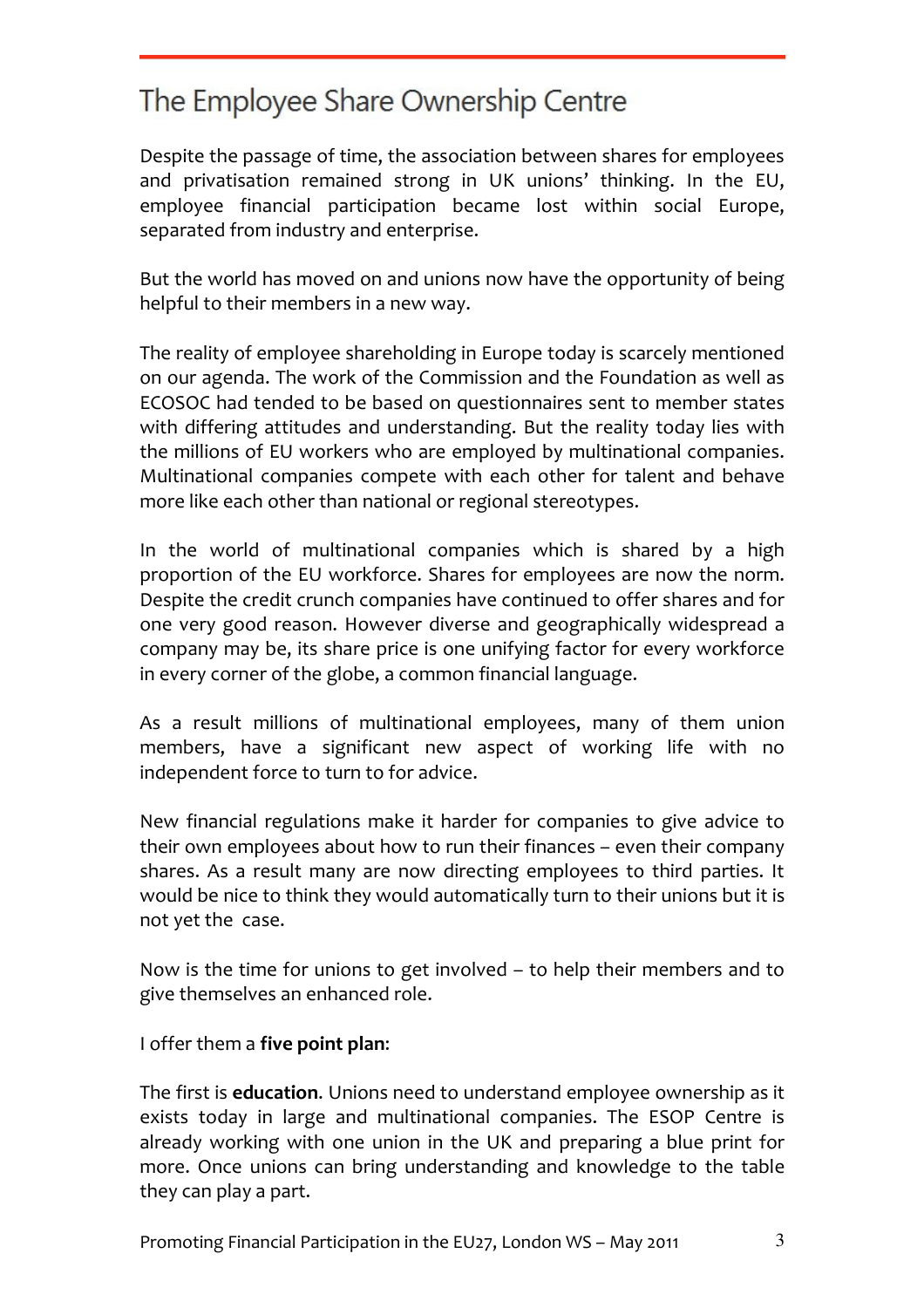In these times of crisis unions have largely missed a trick but it is not too late. I come to point two: Negotiate.

Whenever there is a recession or contraction and unions are asked for understanding or support they can ask for options for their members. Options cost little, but they give employees a share in any upside their sacrifice helps to produce.

Already this year in the UK we have seen a retailer give €40,000 each to its staff for their help in turning the company round. But this was the move of a maverick owner not of a union negotiator. Unions should understand, get in there and enjoy their members' gratitude.

So that is the second point: make use of the knowledge at key corporate points in a way which leads to a win for all.

Thirdly, empower. Most shareholders whether employees or not feel disempowered compared with the giant pension funds and other investors. Why should the unions not encourage their members to pool not the dividends but the voting rights attached to the shares, directly with the union or through a trust. This has already been put into practice in several member states by voerstalpine, the Austrian multinational.

Fourthly, trusts and their equivalents should be the subject of study. The share scheme operations of most multinational companies are based to an extent outside the EU. This is because with people in many countries involved a neutral jurisdiction with strong laws is the safest home.

Finally engage: armed with knowledge and a new role in helping members unions can play a stronger role in the national and EU wide development of employee ownership too.

Union officials should be natural spotters of when small companies are facing a succession crisis and among the first to suggest an employee ownership solution. Local officials should be on the look-out; head official officials can provide a pool of expertise and access to finance to help save the businesses in time.

Similarly, unions will be able to bring practical knowledge as well as theoretical contribution to the development of new EU laws and understandings.

A new theme today is how employee financial participation can be used for services of general interest which are typically state run or owned utilities. In such sectors unions are more strongly represented and their accord will be essential.